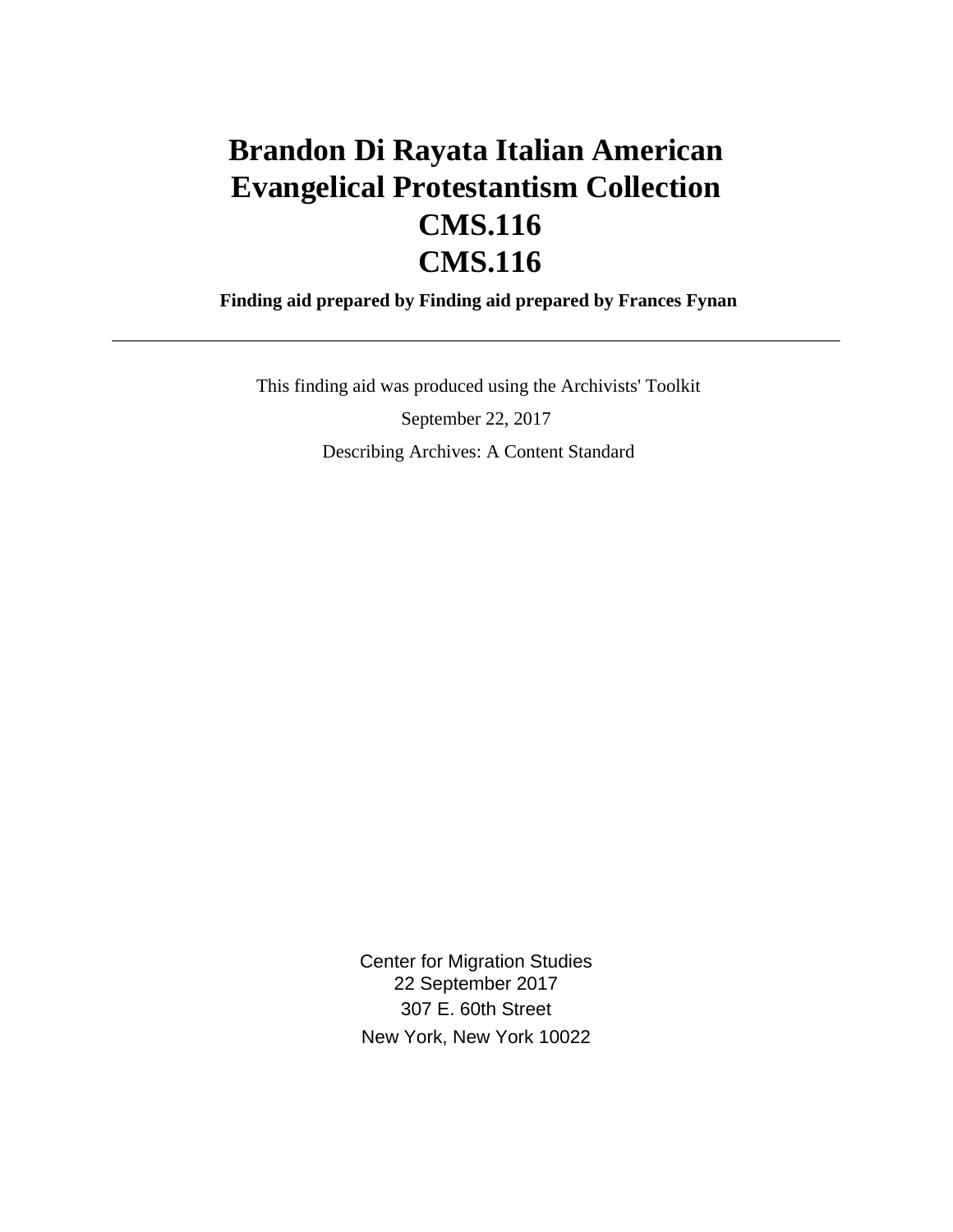# **Table of Contents**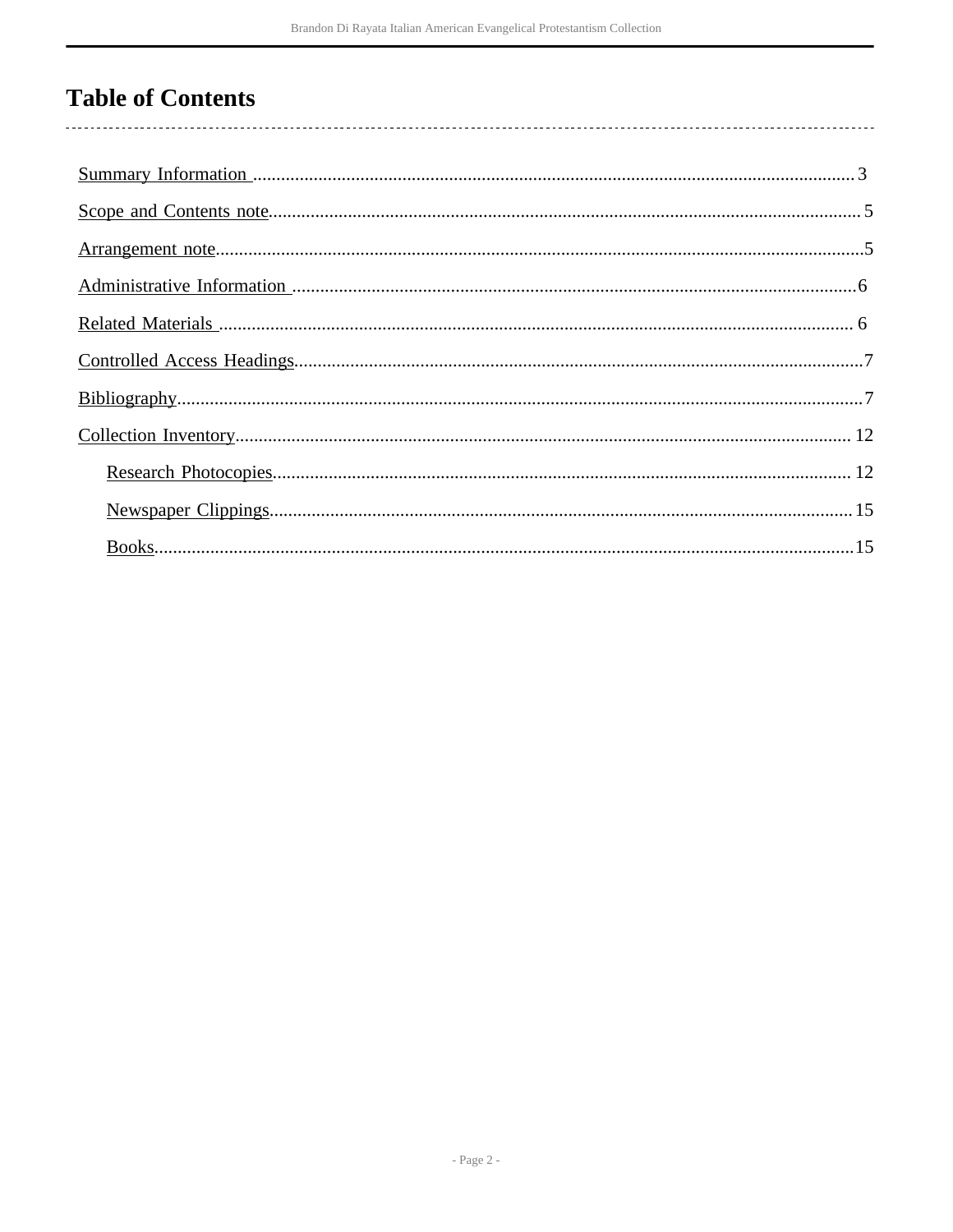# <span id="page-2-0"></span>**Summary Information**

| <b>Repository</b>                                  | <b>Center for Migration Studies</b>                                                                                                                                                                                                                                                                                                                                                                                                                                                                                                                                                                                                                                                                                                                                               |
|----------------------------------------------------|-----------------------------------------------------------------------------------------------------------------------------------------------------------------------------------------------------------------------------------------------------------------------------------------------------------------------------------------------------------------------------------------------------------------------------------------------------------------------------------------------------------------------------------------------------------------------------------------------------------------------------------------------------------------------------------------------------------------------------------------------------------------------------------|
| <b>Title</b>                                       | Brandon Di Rayata Italian American Evangelical Protestantism Collection                                                                                                                                                                                                                                                                                                                                                                                                                                                                                                                                                                                                                                                                                                           |
| <b>Date</b>                                        | 1765-2000                                                                                                                                                                                                                                                                                                                                                                                                                                                                                                                                                                                                                                                                                                                                                                         |
| <b>Extent</b>                                      | 1.5 Linear feet                                                                                                                                                                                                                                                                                                                                                                                                                                                                                                                                                                                                                                                                                                                                                                   |
| <b>General Physical</b><br><b>Description note</b> | in one banker's box                                                                                                                                                                                                                                                                                                                                                                                                                                                                                                                                                                                                                                                                                                                                                               |
| <b>Location note</b>                               | CMS.116 is housed at the Center for Migration Studies, 307 E. 60th<br>Street, New York, NY 10022.                                                                                                                                                                                                                                                                                                                                                                                                                                                                                                                                                                                                                                                                                 |
| Language                                           | Italian                                                                                                                                                                                                                                                                                                                                                                                                                                                                                                                                                                                                                                                                                                                                                                           |
| <b>Abstract</b>                                    | CMS.116 consists of research materials sent to the Center for Migration<br>Studies, from Brandon Di Rayata. Brandon Di Rayata was conducting<br>research on Italian and Italian American Protestants, including his<br>own family members. Materials in this collection contain information<br>from 1765 to 2000. The collection is divided into three series: research<br>photocopies, newspaper clippings, and books. The research photocopies<br>series contains correspondence and requested material from archives and<br>churches, all related to Italian Evangelicals. This collection also contains<br>books authored by Brandon Di Rayata's relatives. This collection provides<br>a history of Italian American Protestants through the perspective of a<br>researcher. |

### **Preferred Citation note**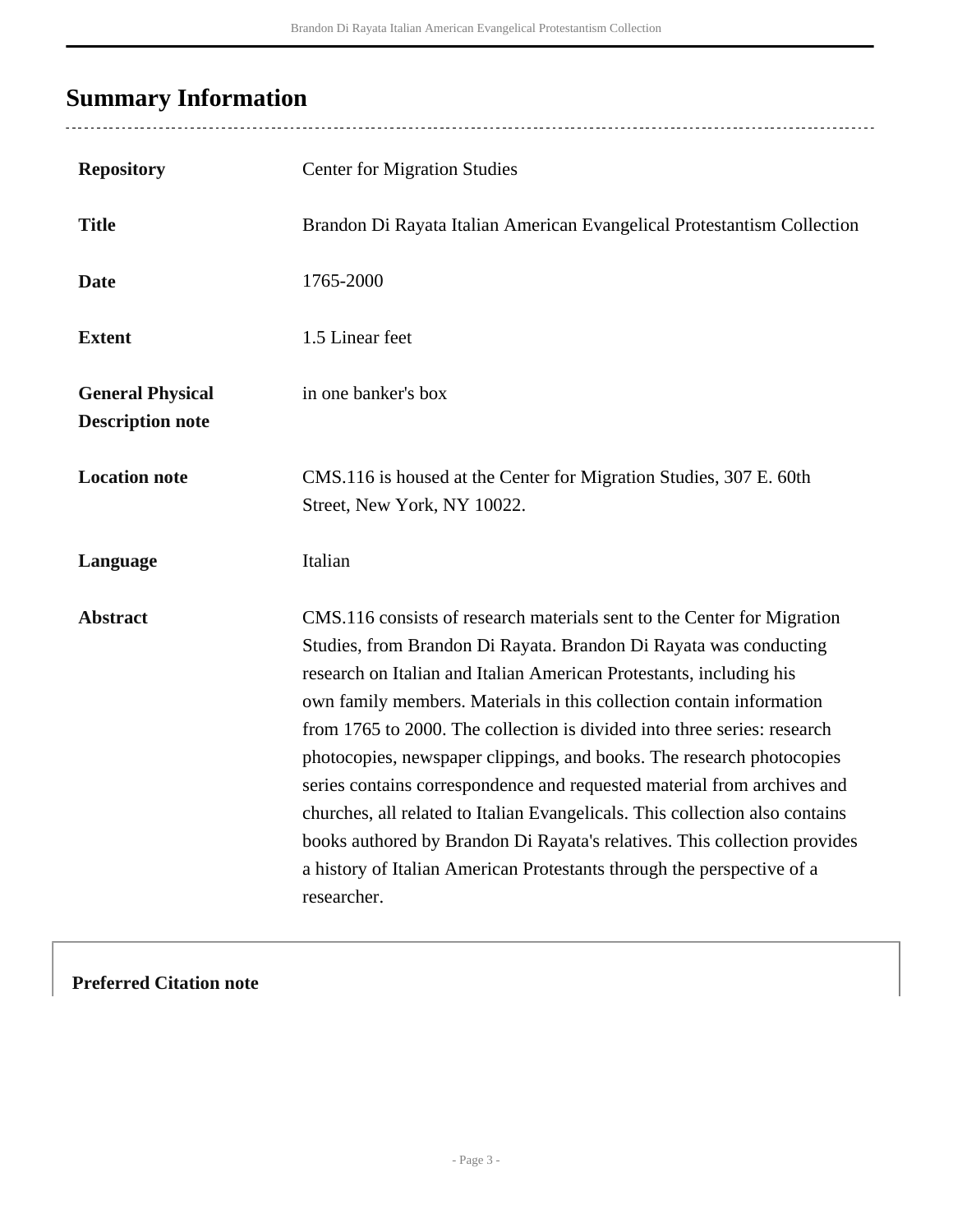Center for Migration Studies of New York; Brandon Di Rayata Italian American Evangelical Protestantism Collection (CMS.116); Box; Folder.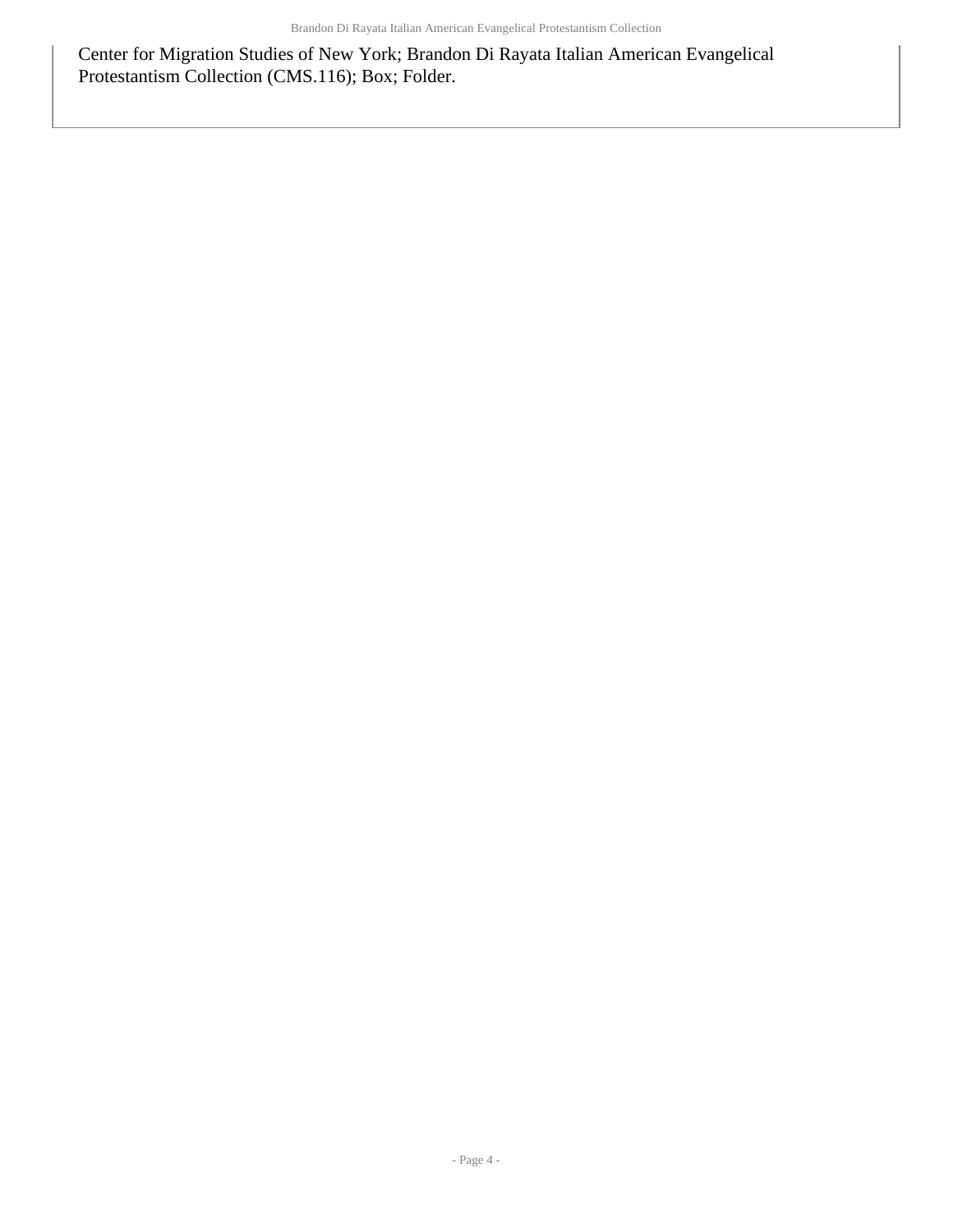## <span id="page-4-0"></span>**Scope and Contents note**

CMS.116 consists of research materials sent to the Center for Migration Studies, from Brandon Di Rayata. Brandon Di Rayata was conducting research on Italian and Italian American Protestants, including his own family members. Materials in this collection contain information from 1765 to 2000.

The collection is divided into three series: research photocopies, newspaper clippings, and books.

The research photocopies series consists of nineteen folders. The research topic was Italian and Italian-American members of many different Protestant denominations, mostly in the United States but with some reference to Italy, in the nineteenth and twentieth centuries. The folders contain photocopies of periodicals, book chapters, handwriten notes, and biographical material of Italian-Americans that may be difficult to relocate or that contain edits by Di Rayata. Many of the folders also contain correspondence between Di Rayata and archives where he obtained his research, or between Di Rayata and Diana J. Zimmerman, Director of the CMS Library and Archives at the time. Brandon Di Rayata conducted his research from the 1980's until 2000.

There is one folder in the newspaper clippings series. It contains an article from the January 1991 Lifestyle section of the "Staten Island Advance" titled "Little-known Protestant movement is chronicled among Italian-Americans."

There are seven folders in the books series. Four are bound books, two are complete photocopies, and one is a boxed and unpublished photocopy of a typescript. Six folders contain the work of Brandon Di Rayata's family. His father, born Umberto Marchesi, worked as a journalist and was active in the opposition to the Nazis in Italy in World War II before coming to the United States in 1946 and adoptingthe name William Robert di Rayata. After coming to the United States, William R. di Rayata wrote a half-dozen books, four under his new name and two as Brando di Rajata. One book written under the name Brando di Rajata is in English, the rest are in Italian. The topics include Sicilian history, the family's own history, Italy immediately after World War II, and the native peoples of North America. One folder contains a bound book by Rev. Louis De Caro, titled OUR HERITAGE: THE CHRISTIAN CHURCH OF NORTH AMERICA.

This collection provides a history of Italian American Protestants through the perspective of a researcher, Brandon Di Rayata.

### <span id="page-4-1"></span>**Arrangement note**

CMS.116 is organized in three series:

I. Research Photocopies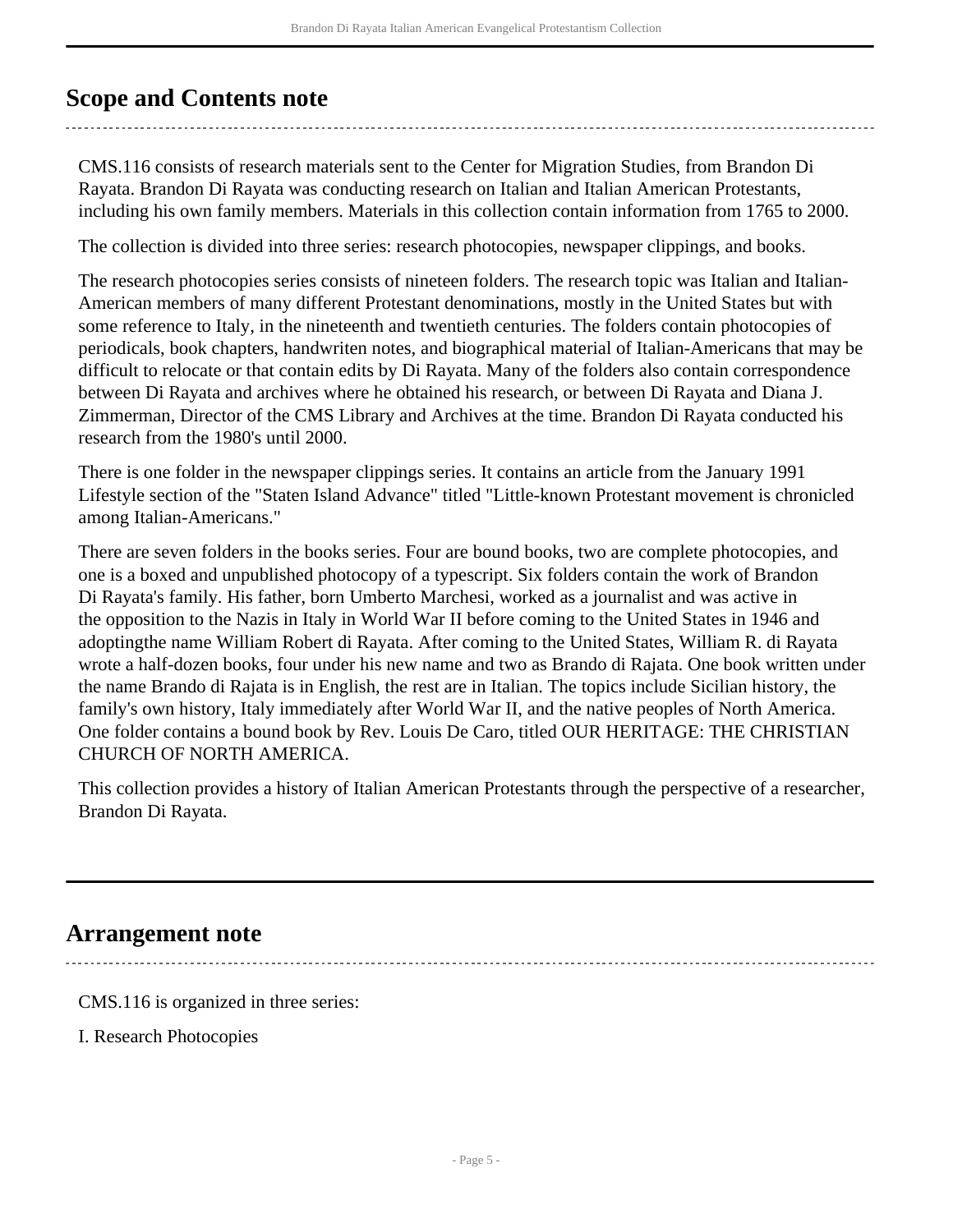#### II. Newspaper Clippings

III. Books

### <span id="page-5-0"></span>**Administrative Information**

#### **Publication Information**

Center for Migration Studies 22 September 2017

#### **Conditions Governing Access note**

Open to researchers by appointment.

#### **Conditions Governing Use note**

CMS does not have the copyright to all the items in CMS.116. It is incumbent upon the researchers to clear copyrights prior to publication.

#### **Immediate Source of Acquisition note**

CMS.116 came in the form of a series of mailings from Brandon Di Rayata of Brooklyn, New York.

#### **Processing Information note**

CMS.116 was processed, sorted, put into folders, and boxed in September 2017 by Frances Fynan. Material was orignally organized in folders in the order it was recieved from Brandon Di Rayata. The original collection contains photocopies of materials that can be found elsewhere and those photocopies were removed. Citations for discarded materials can be found in the bibliography. Frances Fynan wrote the finding aid.

### <span id="page-5-1"></span>**Related Materials**

### **Related Archival Materials note**

See Folder 15 for correspondence between Brandon Di Rayata and relevant archives, including Protestant churches and universities, for locating items in his bibliography.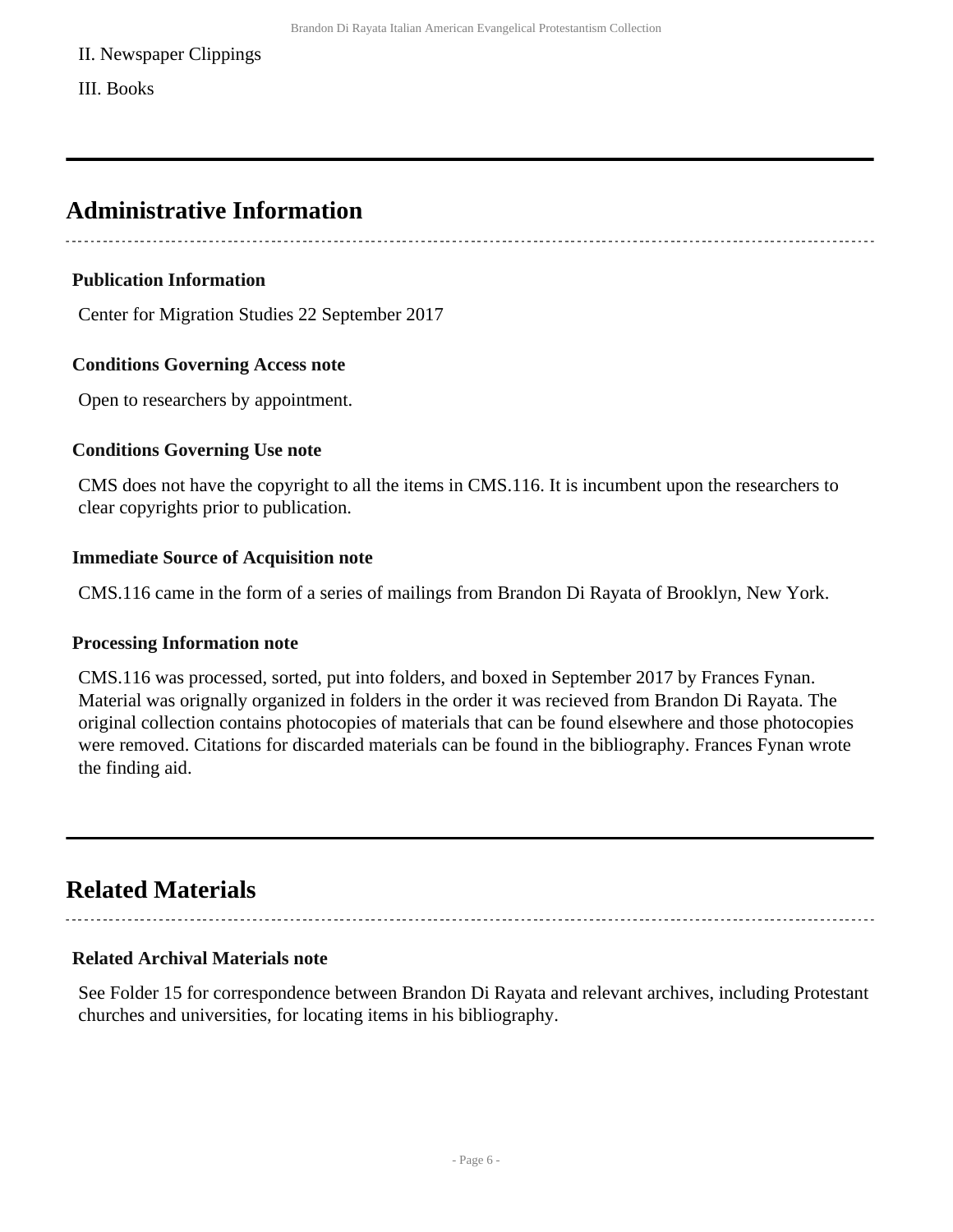### <span id="page-6-0"></span>**Controlled Access Headings**

#### **Function(s)**

• Protestantism, Evangelical

#### **Personal Name(s)**

• Di Rayata, William Robert, 1914-1976

#### **Subject(s)**

- Bibliography.
- Books.
- Correspondence.
- Italian Americans |x Religion.

### <span id="page-6-1"></span>**Bibliography**

American and Foreign Christian Union. AMERICAN AND FOREIGN CHRISTIAN UNION 1, no. 1 (Jan. 1850): 10-19, 30-1.

American and Foreign Christian Union. AMERICAN AND FOREIGN CHRISTIAN UNION 1, no. 2 (Feb. 1850): 4, 50-1, 84-7.

American and Foreign Christian Union. AMERICAN AND FOREIGN CHRISTIAN UNION 1, no. 3 (March 1850): 98-105, 114-19, 132-5.

American and Foreign Christian Union. AMERICAN AND FOREIGN CHRISTIAN UNION 1, no. 4 (April 1850): 10, 146-151, 172-7.

American and Foreign Christian Union. AMERICAN AND FOREIGN CHRISTIAN UNION 1, no. 5 (May 1850): 13, 194-7, 204-5, 234-5.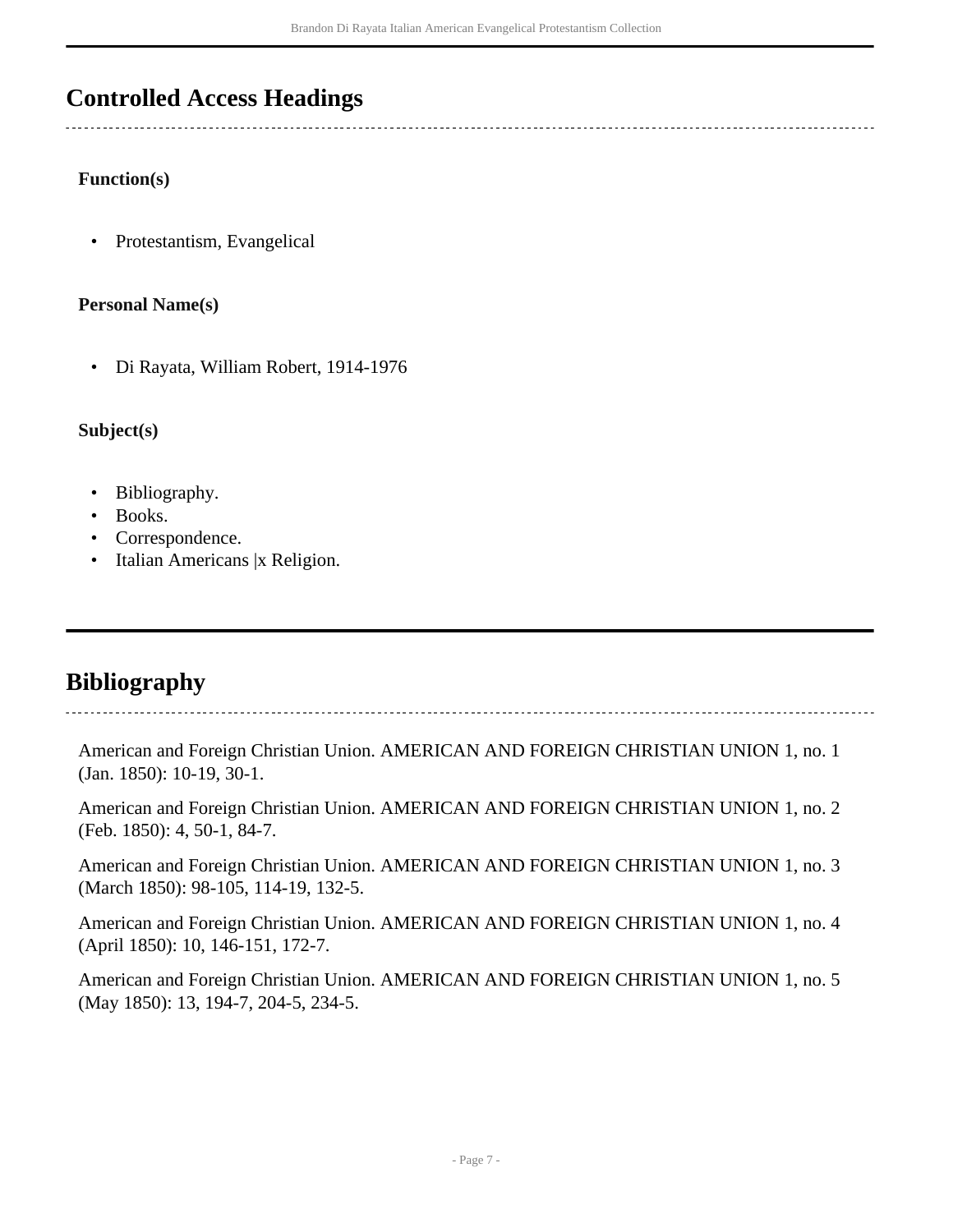American and Foreign Christian Union. AMERICAN AND FOREIGN CHRISTIAN UNION 1, no. 6 (June 1850): 242-5, 270-1, 278-81.

American and Foreign Christian Union. AMERICAN AND FOREIGN CHRISTIAN UNION 1, no. 7 (July 1850): 18, 290-1, 304-7, 310-11, 322-5.

American and Foreign Christian Union. AMERICAN AND FOREIGN CHRISTIAN UNION 1, no. 8 (Aug. 1850): 340-7, 374-7.

American and Foreign Christian Union. AMERICAN AND FOREIGN CHRISTIAN UNION 1, no. 9 (Sept. 1850): 394-7.

American and Foreign Christian Union. AMERICAN AND FOREIGN CHRISTIAN UNION 1, no. 11 (Nov. 1850): 484-7.

American and Foreign Christian Union. AMERICAN AND FOREIGN CHRISTIAN UNION 1, no. 12 (Dec. 1850): 34, 530-1.

American and Foreign Christian Union. AMERICAN AND FOREIGN CHRISTIAN UNION 2, no. 1 (Jan. 1851): 14-17, 26-7.

American and Foreign Christian Union. AMERICAN AND FOREIGN CHRISTIAN UNION 2, no. 2 (Feb. 1851): 58-61.

American and Foreign Christian Union. AMERICAN AND FOREIGN CHRISTIAN UNION 2, no. 3 (March 1851): 68-9, 90-1.

American and Foreign Christian Union. AMERICAN AND FOREIGN CHRISTIAN UNION 2, no. 4 (April 1851): 7, 98-9, 122-3.

American and Foreign Christian Union. AMERICAN AND FOREIGN CHRISTIAN UNION 2, no. 5 (May 1851): 130-41, 152-3.

American and Foreign Christian Union. AMERICAN AND FOREIGN CHRISTIAN UNION 2, no.6 (June 1851): 182-3, 192-5, 202-5.

American and Foreign Christian Union. AMERICAN AND FOREIGN CHRISTIAN UNION 2, no. 7 (July 1851): 210-13, 234-7

American and Foreign Christian Union. AMERICAN AND FOREIGN CHRISTIAN UNION 2, no. 8 (Aug. 1851): 246-9, 266-7.

American and Foreign Christian Union. AMERICAN AND FOREIGN CHRISTIAN UNION 2, no. 9 (Sept. 1851): 276-9, 284-7.

American and Foreign Christian Union. AMERICAN AND FOREIGN CHRISTIAN UNION 2, no. 10 (Oct. 1851): 310-17.

American and Foreign Christian Union. AMERICAN AND FOREIGN CHRISTIAN UNION 2, no. 11 (Nov. 1851): 360-5.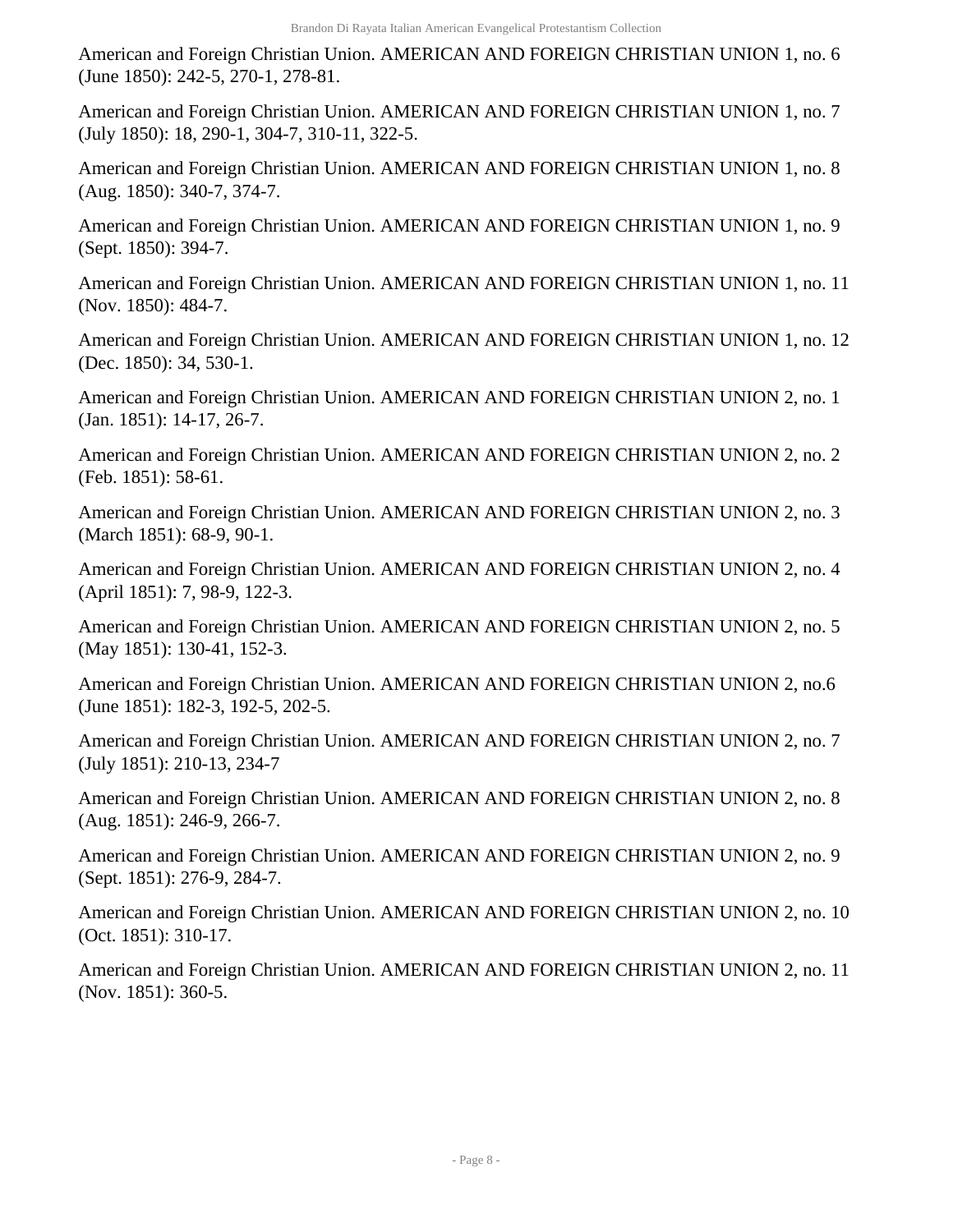American and Foreign Christian Union. AMERICAN AND FOREIGN CHRISTIAN UNION 2, no. 12 (Dec. 1851): 382-5.

American and Foreign Christian Union. AMERICAN AND FOREIGN CHRISTIAN UNION 3, no. 1 (Jan. 1852): 20-5.

American and Foreign Christian Union. AMERICAN AND FOREIGN CHRISTIAN UNION 3, no. 4 (April 1852): 118-21.

American and Foreign Christian Union. AMERICAN AND FOREIGN CHRISTIAN UNION 3, no. 5 (May 1852): 146-7.

American and Foreign Christian Union. AMERICAN AND FOREIGN CHRISTIAN UNION 3, no. 7 (July 1852): 212-13, 220-3.

American and Foreign Christian Union. AMERICAN AND FOREIGN CHRISTIAN UNION 3, no. 8 (Aug. 1852): 260-1.

American and Foreign Christian Union. AMERICAN AND FOREIGN CHRISTIAN UNION 3, no. 10 (Oct. 1852): 306-11, 328-31.

American and Foreign Christian Union. AMERICAN AND FOREIGN CHRISTIAN UNION 3, no. 12 (Dec. 1852): 378-9.

American and Foreign Christian Union. ANNUAL REPORT OF THE AMERICAN AND FOREIGN CHRISTIAN UNION, no. 1 (1850): 39-41, 48-9.

American and Foreign Christian Union. ANNUAL REPORT OF THE AMERICAN AND FOREIGN CHRISTIAN UNION, no. 4 (1853): 36-40.

American and Foreign Christian Union. ANNUAL REPORT OF THE AMERICAN AND FOREIGN CHRISTIAN UNION, no. 5 (1854): 48-9.

American and Foreign Christian Union. ANNUAL REPORT OF THE AMERICAN AND FOREIGN CHRISTIAN UNION, no. 7 (1856): 70-3.

American and Foreign Christian Union. ANNUAL REPORT OF THE AMERICAN AND FOREIGN CHRISTIAN UNION, no. 8 (1857): 88-93.

THE AMERICAN PROTESTANT MAGAZINE, No. 1-4 (1845-1849).

American Protestant Society. ANNUAL REPORT OF THE AMERICAN PROTESTANT SOCIETY, no. 3 (1846): 16-23, 26-7.

American Protestant Society. ANNUAL REPORT OF THE AMERICAN PROTESTANT SOCIETY, no. 4 (1847): 6-9, 16-17.

American Protestant Society. ANNUAL REPORT OF THE AMERICAN PROTESTANT SOCIETY, no. 5 (1848): 16-23, 26-7.

American Protestant Society. ANNUAL REPORT OF THE AMERICAN PROTESTANT SOCIETY, no. 6 (1849): 16-25.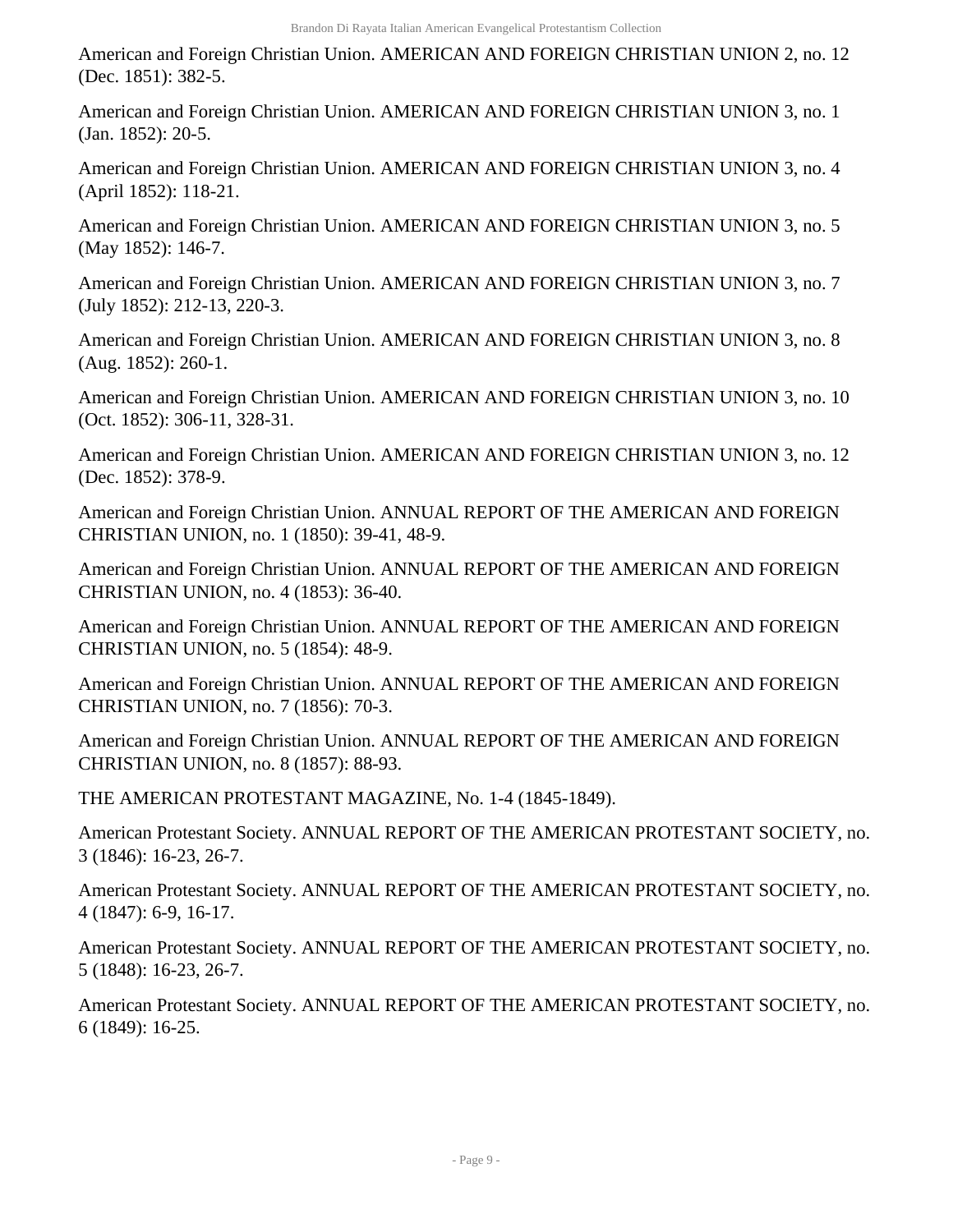American Protestant Society. ANNUAL REPORT OF THE AMERICAN PROTESTANT SOCIETY, no. 10 (1859): 208-11, 224-5.

American Protestant Society. ANNUAL REPORT OF THE AMERICAN PROTESTANT SOCIETY, no. 11 (1860): 22-5, 60-3.

Armistead, David. CRISTIANI IN DIVISA. Torino: Claudiana, 1987.

Church Temperance Society. SOCIAL STATISTICS OF A CITY PARISH. New York: Church Temperance Society, 1894.

Ciappina, Antonino. "Festa a N.Y.C. in onore del rev. Alfredo Janavel." IL PROGRESSO (New York, NY), 11 March 1988.

"Editorial Comment." THE CONQUEROR, December 1897.

"Editorial Page." CHURCH NEWS, 24 October 1981, 16.

E.E.A. "Our Cosmopolitan Army." THE WAR CRY, 25 February 1905.

E.M.C. "The Stranger Within our Gates." HARBOR LIGHTS, September 1899.

Halswick, Louis Martin. MISSION FIELDS AT HOME. Brookfield, IL: Pacific Press Publishing Association, 1950.

ITALIAN-AMERICAN WHO'S WHO: A BIOGRAPHICAL DICTIONARY ITALIAN AMERICAN LEADERS, Edited by Giovanni Schiavo. the Vigo Press, 1964-65.

"Italy in New York: A Notable Italian Convert." THE WAR CRY, 1 November 1902.

Kupfer, Ensign. "A Visit to the Italian Corps." THE CONQUEROR, September 1896.

"Little Italy, And The Salvation Army's Work Therein." THE WAR CRY, March 1906.

Martellone, Anna Maria. UNA LITTLE ITALY NELL'ATENE D'AMERICA LA COMUNITA ITALIANA DI BOSTON DAL 1880 AL 1920. Napoli: Guida, 1973.

Ontario Bible College and Theological Seminary. REACHING THE ITALIAN COMMUNITY FOR CHRIST. Ontario: Ontario Bible College and Theological Seminary, 1980.

"Our Italian Corps." THE WAR CRY, 9 Septemer 1899.

Palmieri, F. Aurelio. "Italian Protestantism in the United States." THE CATHOLIC WORLD 107, no. 638 (1918): 177-89.

Schiavo, Giovanni. FOUR CENTURIES OF ITALIAN-AMERICAN HISTORY. New York: The Vigo Press, 1958.

Simboli, Cesidio Ruel. "Disease-Spirits and Divine Cures Among the Greeks and Romans. Ph.D. (Anthropology), Columbia University, 1921. Accessed via UMI ProQuest Digital Dissertations. 17 December 2001.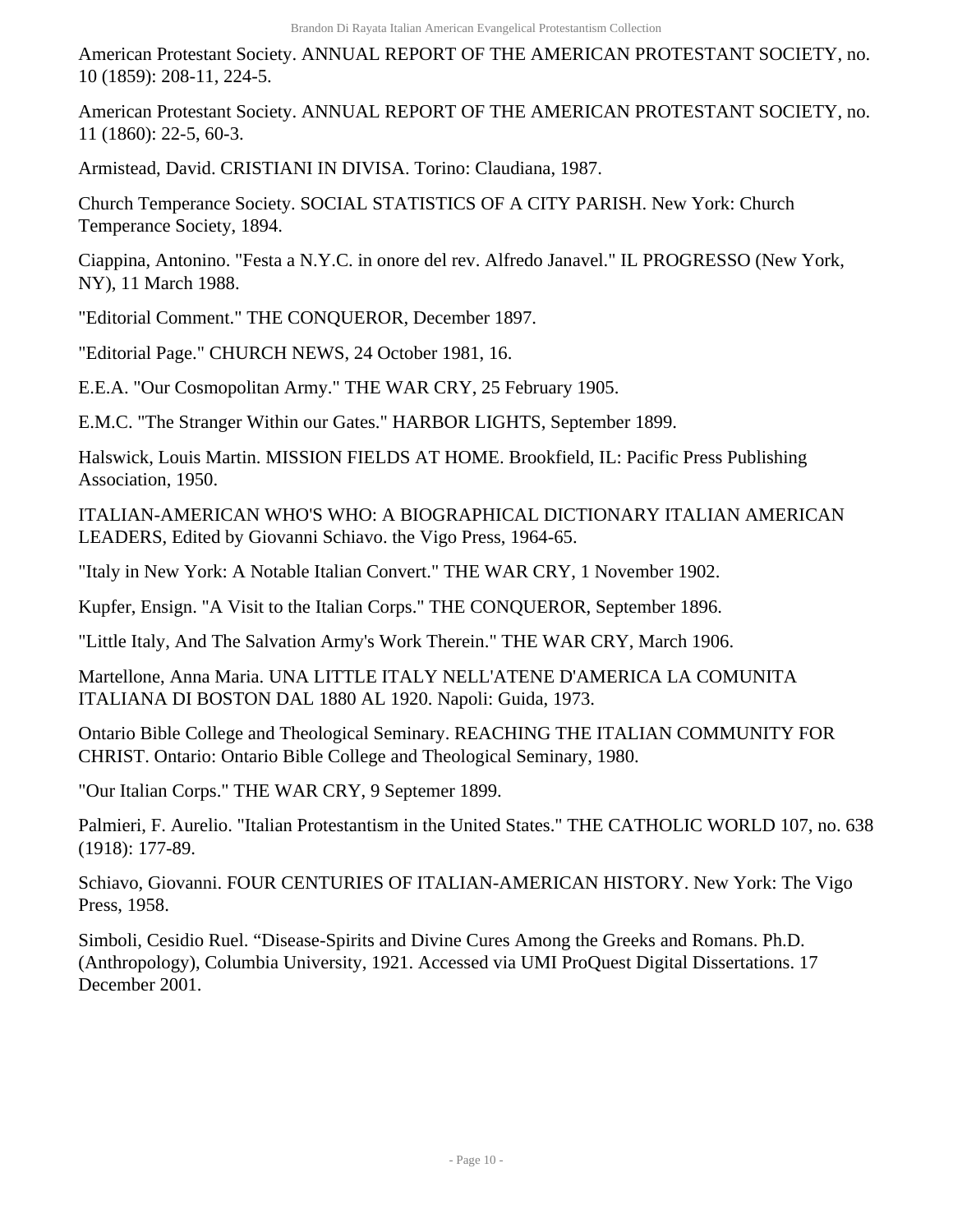Soule, Captain Percy. "Our Home Mission Work: A Talk with Lieut.-Col. Holz." THE CONQUEROR, 1897.

"A Tale of Three Italian Immigrants." THE WAR CRY, 29 February 1964.

Torizzo, Luciano T. and Salvatore Mondello. "The Italian-Americans" in THE IMMIGRANT HERITAGE OF AMERICA SERIES, edited by Cecyle S. Neidle, 184-92. New York: Twayne Publishers, 1971.

Urgos, Franceso. THRILLING INCIDENTS IN THE POLITICAL LIFE OF AN ITALIAN; INCLUDING TRAVELS IN AFRICA AND SYRIA. Battle Creek, MI: Steam Press, 1877.

Wisbey, Herert A. "Personalities and Progress." In SOLDIERS WITHOUT SWORDS, 82-3. New York: Macmillan, 1956.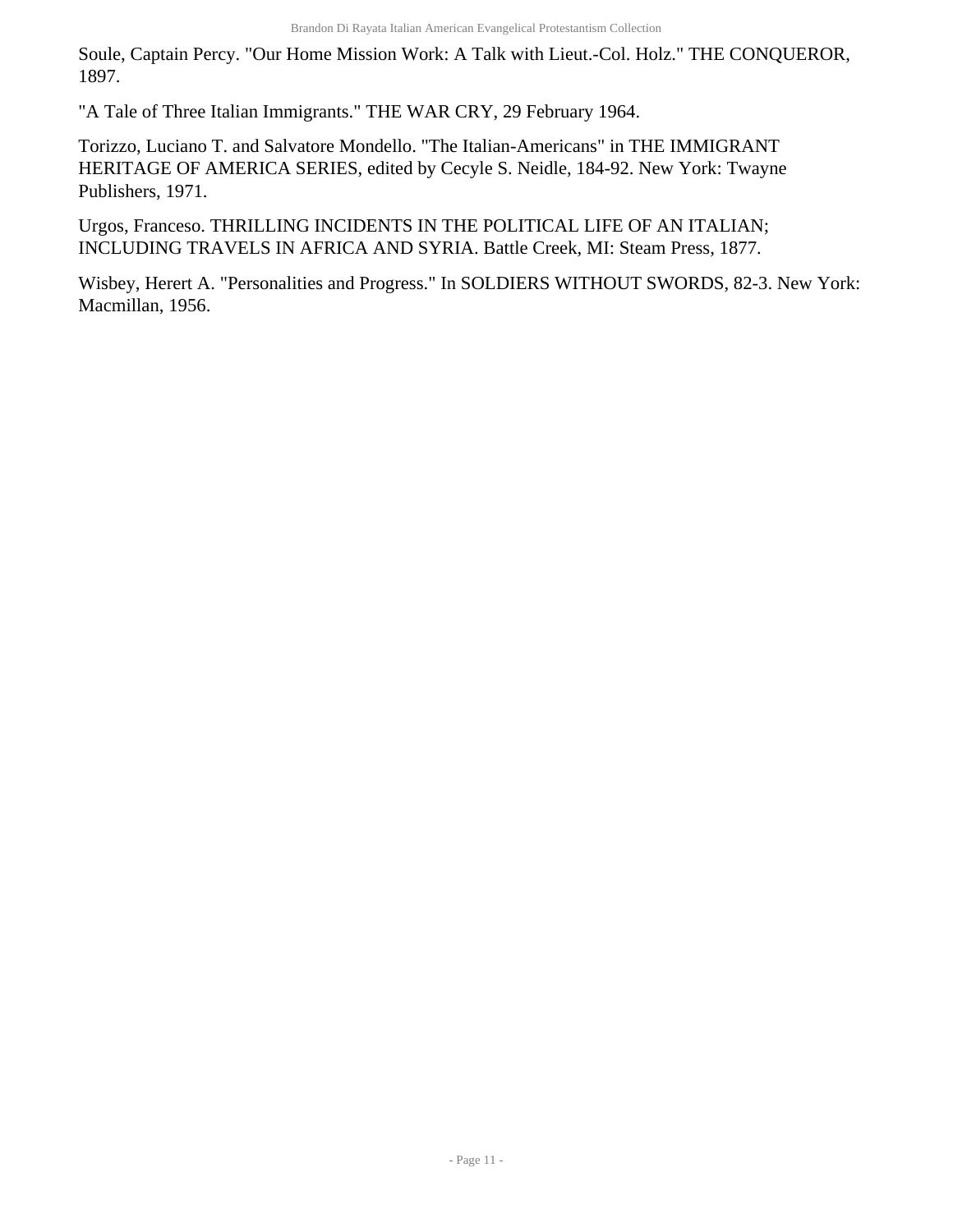# <span id="page-11-0"></span>**Collection Inventory**

<span id="page-11-1"></span>

| <b>Research Photocopies</b>                                                                                                                                                                                                                                                                                                                     |              | <b>Box</b><br>$\mathbf{1}$ |
|-------------------------------------------------------------------------------------------------------------------------------------------------------------------------------------------------------------------------------------------------------------------------------------------------------------------------------------------------|--------------|----------------------------|
|                                                                                                                                                                                                                                                                                                                                                 | <b>Box</b>   | <b>Folder</b>              |
| American and Foreign Christian Union                                                                                                                                                                                                                                                                                                            | $\mathbf{1}$ | 1                          |
| <b>Scope and Contents note</b>                                                                                                                                                                                                                                                                                                                  |              |                            |
| Contains photocopies of an Annual Report and Annual Meeting (year and<br>issue unknown) and "An Address to the Christian Public from the Board<br>of Directors of the American and Foreign Christian Union" (source and<br>publication unknown).<br>See bibliography for additional materials from the American and Foreign<br>Christian Union. |              |                            |
| An Italian Unitarian 1833-1999                                                                                                                                                                                                                                                                                                                  | $\mathbf{1}$ | $\overline{2}$             |
| Baptismal, Birth and Death Certificates of Italian-American Protestant<br>Laymen, Ministers and Scholars 1869-1997                                                                                                                                                                                                                              | $\mathbf{1}$ | 3                          |
| Carlevale, Joseph William. LEADING AMERICANS OF ITALIAN<br>DESCENT IN MASSACHUSETTS. Plymouth, MA: Memorial Press,<br>1946. 245, 285, 295, 370, 381, 383, 411, 577, 626, 670, 718, 798,<br>834.1946                                                                                                                                             | $\mathbf{1}$ | $\overline{4}$             |
| Center for Migration Studies Correspondence 1987-1995                                                                                                                                                                                                                                                                                           | $\mathbf{1}$ | 5                          |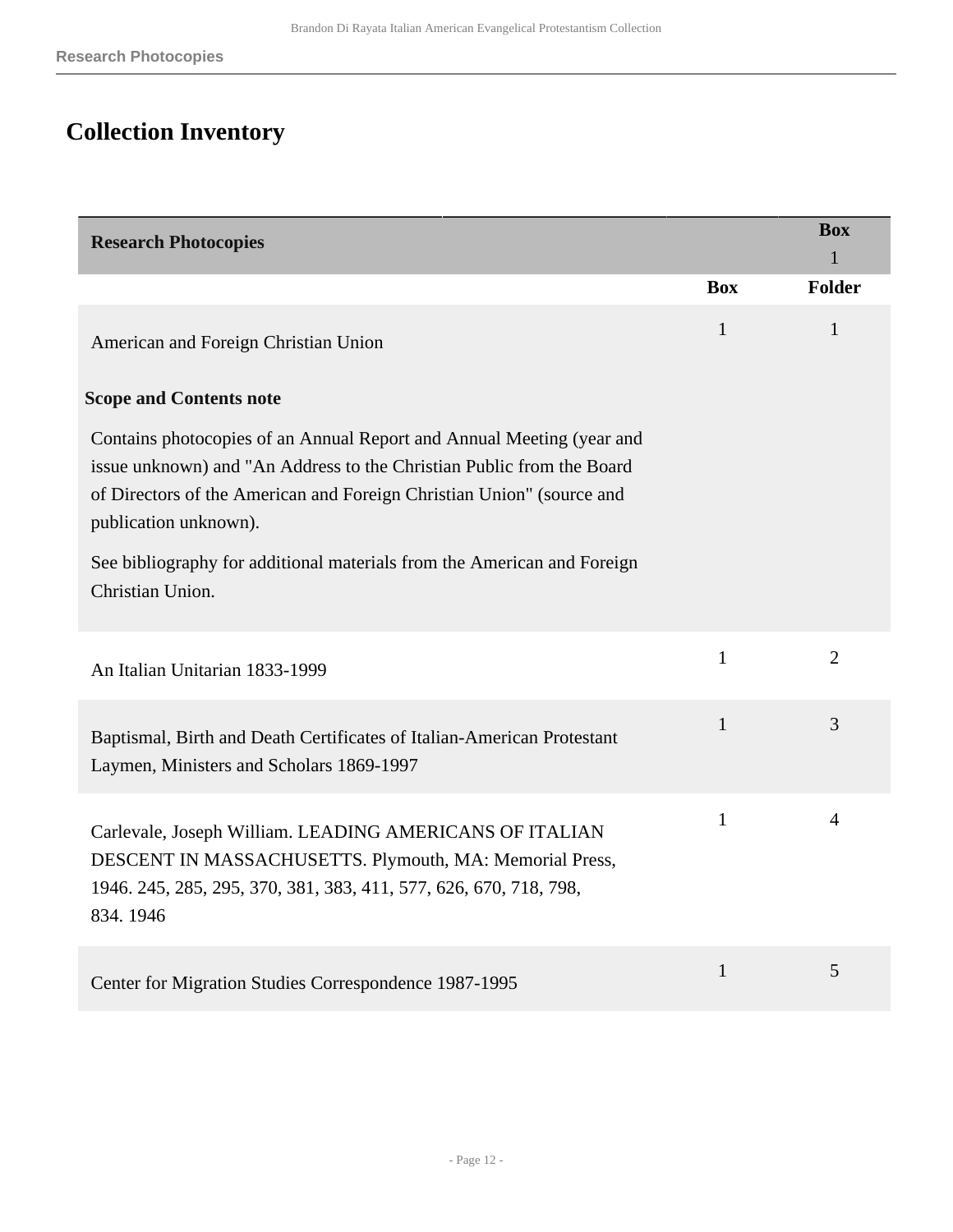| Christian Church of North America 1996-1997                                                                                                                                                                                                                                                       | $\mathbf{1}$ | 6  |
|---------------------------------------------------------------------------------------------------------------------------------------------------------------------------------------------------------------------------------------------------------------------------------------------------|--------------|----|
| <b>Scope and Contents note</b><br>Two folders of magazines and flyers from the denomination.                                                                                                                                                                                                      |              |    |
|                                                                                                                                                                                                                                                                                                   |              |    |
| Handwritten bibliography and notes 1909-1966                                                                                                                                                                                                                                                      | $\mathbf{1}$ | 7  |
| Italian and Italian-American Ministers and Pastors 1872-1987                                                                                                                                                                                                                                      | $\mathbf{1}$ | 8  |
| <b>Scope and Contents note</b>                                                                                                                                                                                                                                                                    |              |    |
| Research and photocopies of archival material collected by Brandon Di<br>Rayata. Contains information on Reverend Doctor Arthur Caliandro,<br>Reverend Theodore De Luca, Doctor Alfonso De Salvio, Reverend<br>Pasquale Di Carlo, Reverend Angelo Di Domenica, and Reverend Orlando<br>Giuffreda. |              |    |
| Marchest Di Rajata 1953                                                                                                                                                                                                                                                                           | $\mathbf{1}$ | 9  |
| <b>Scope and Contents note</b><br>Photocopy of italian-language typescript of the history of the Di Rayata<br>family from the perspective of Umberto Brando Marchese, who took the<br>American name William Robert Di Rayata.                                                                     |              |    |
| The Methodist Episcopal Church (Now The United Methodist)<br>Church) 1889-1985                                                                                                                                                                                                                    | $\mathbf{1}$ | 10 |
| The Northern Baptist Convention 1888-1987                                                                                                                                                                                                                                                         | $\mathbf{1}$ | 11 |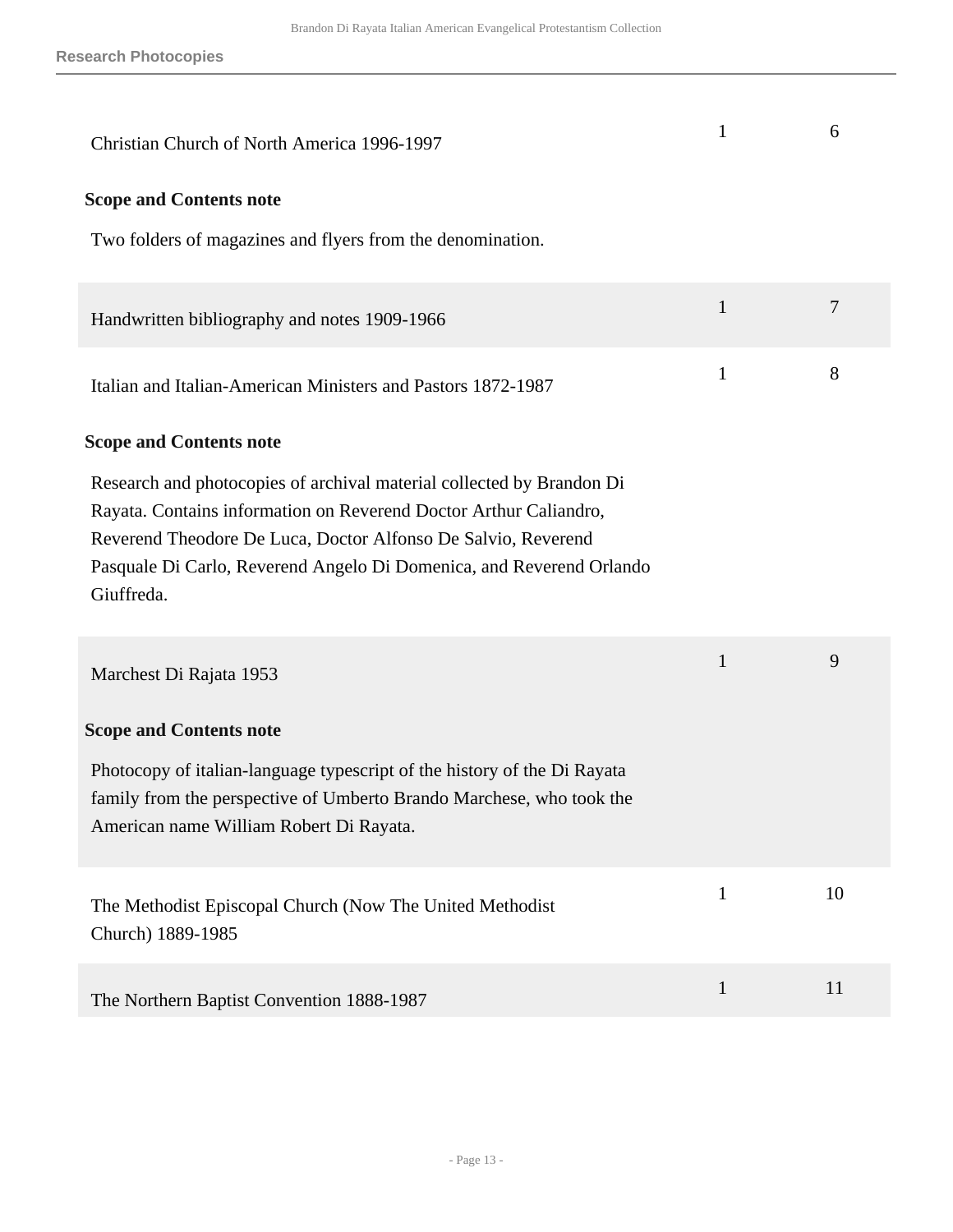| <b>Scope and Contents note</b>                                                                                                                                                                                                                                                                                                                                                                                               |              |    |
|------------------------------------------------------------------------------------------------------------------------------------------------------------------------------------------------------------------------------------------------------------------------------------------------------------------------------------------------------------------------------------------------------------------------------|--------------|----|
| Photocopies of archival material on Baptist missions to Italians and Italian<br>Americans and related correspondence.                                                                                                                                                                                                                                                                                                        |              |    |
| Photocopies containing New York church history and<br>information. 1765-1938                                                                                                                                                                                                                                                                                                                                                 | $\mathbf{1}$ | 12 |
| Pirazzini, Agide. "Vita." THE INFLUENCE OF ITALY ON THE<br>LITERARY CAREER OF ALPHONSE DE LAMARTINE. Columbia<br>University Studies in Romance Philology and Literature. New York: AMS<br>Press, 1966. Originally published 1917. No page. 1917-2000<br><b>Scope and Contents note</b><br>This file includes correspondence about the subject written in the year<br>2000.                                                   | 1            | 13 |
| The Protestant Episcopal Church 1873-1986                                                                                                                                                                                                                                                                                                                                                                                    | $\mathbf{1}$ | 14 |
| Research Related Correspondence and Requested Materials 1861-1992                                                                                                                                                                                                                                                                                                                                                            | $\mathbf{1}$ | 15 |
| <b>Scope and Contents note</b>                                                                                                                                                                                                                                                                                                                                                                                               |              |    |
| Correspondence between Brandon Di Rayata and the Church of Jesus<br>Christ of Latter-Day Saints, the Envangelical Lutheran Church, the<br>Moravian Church, the Old Roman Catholic Church, the Presbiterian<br>Church, the Reformed Church in America, the Southern Baptist<br>Convention, the Seventh-Day Adventist Church, the United Church of<br>Christ (Congregational), the Waldensian Church, and Jehovah's Witnesses. |              |    |
| Salvation Army 1850-1987                                                                                                                                                                                                                                                                                                                                                                                                     | $\mathbf{1}$ | 16 |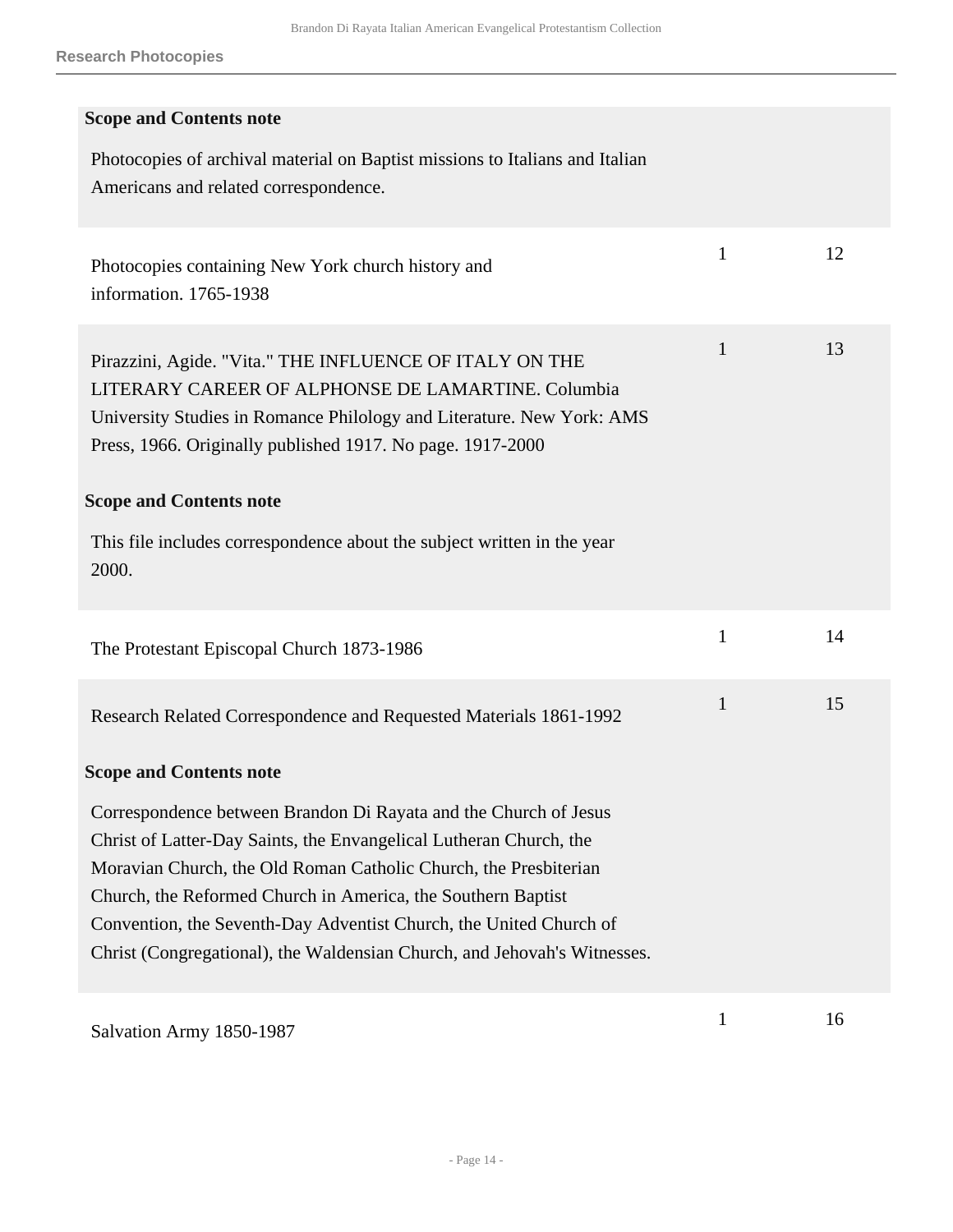<span id="page-14-1"></span><span id="page-14-0"></span>

| The Toronto Family Organization. JOSEPH TORONTO: ITALIAN<br>PIONEER AND PATRIARCH. Toronto: The Toronto Family<br>Organization, 1983. 1983                                                      | 1               | 17                  |
|-------------------------------------------------------------------------------------------------------------------------------------------------------------------------------------------------|-----------------|---------------------|
| Typed list of Italian individuals and education backgounds, handwritten<br>notes by Brandon Di Rayata. 1884-1949                                                                                | $\mathbf{1}$    | 18                  |
| Urgos, Franceso. THRILLING INCIDENTS IN THE POLITICAL LIFE<br>OF AN ITALIAN; INCLUDING TRAVELS IN AFRICA AND SYRIA.<br>Battle Creek, MI: Steam Press, 1877. 1876-1986                           | $\mathbf{1}$    | 19                  |
| <b>Scope and Contents note</b>                                                                                                                                                                  |                 |                     |
| Contains photocopy of newspaper book review and correspondence<br>between Brandon Di Rayata and the Review and Herald Publishing<br>Association. Book information can be found in bibliography. |                 |                     |
| <b>Newspaper Clippings 1882-1991</b>                                                                                                                                                            | <b>Box</b><br>1 | <b>Folder</b><br>20 |
|                                                                                                                                                                                                 |                 |                     |
| <b>Scope and Contents note</b>                                                                                                                                                                  |                 |                     |
| <b>Books</b>                                                                                                                                                                                    |                 | <b>Box</b><br>1     |
|                                                                                                                                                                                                 | <b>Box</b>      | <b>Folder</b>       |
| De Caro, (Rev.) Louis. OUR HERITAGE: THE CHRISTIAN CHURCH<br>OF NORTH AMERICA. Sharon, Pennsylvania: General Council,<br>Christian Church of North America, 1977. 1977                          | $\mathbf{1}$    | 21                  |